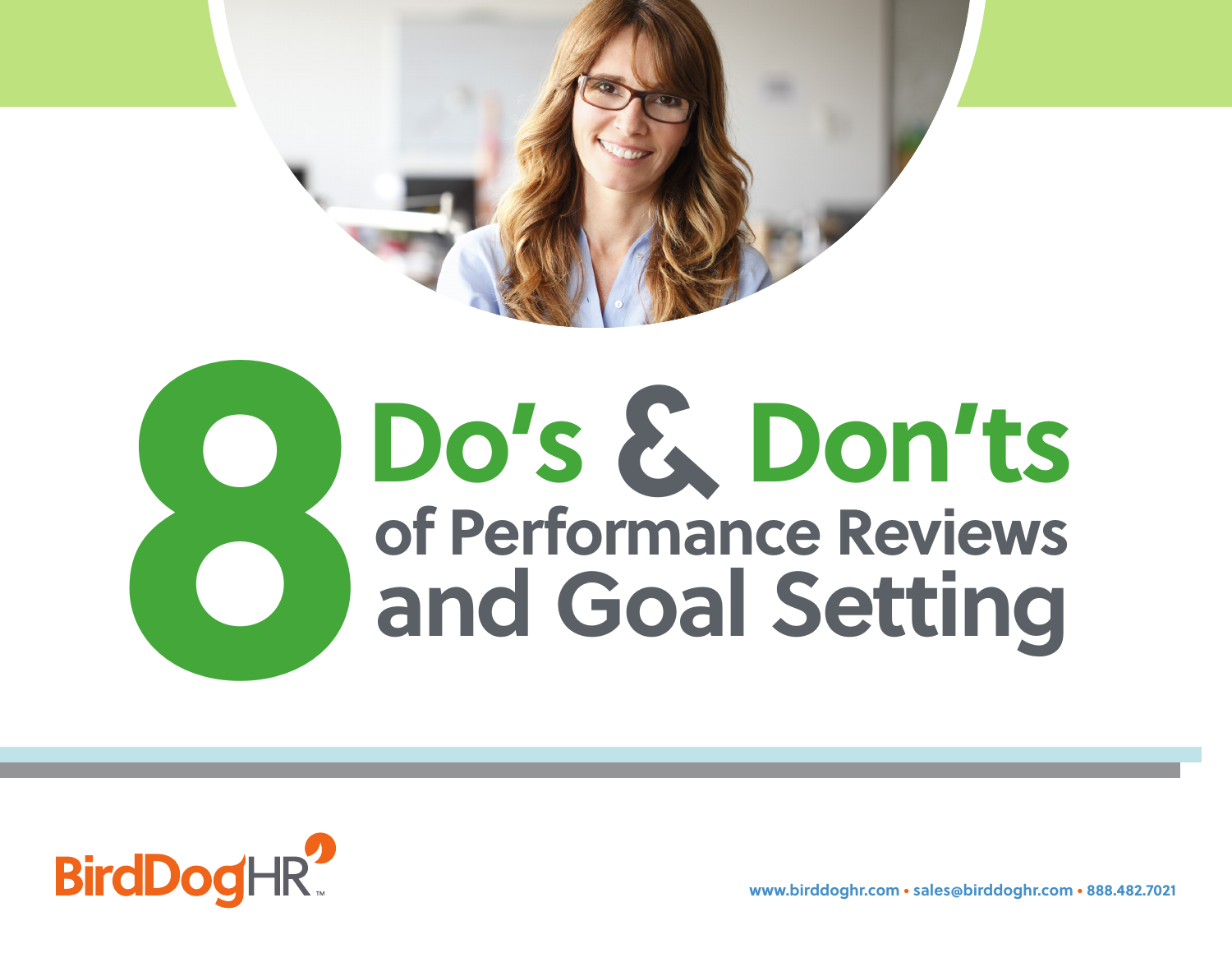Most businesses wouldn't be where they are today without setting goals or reviewing performance of the company and its employees. Goal-setting and performance reviews create a solid foundation for company growth and success. Performance reviews enhance employee engagement and, according to The Hay Group, companies with high engagement have 2.5 times more revenues compared to those with low levels of engagement. As strategies to improve employee engagement continue to keep HR and business leaders up at night it's important to understand the factors that contribute to employee engagement. According to *Forbes* magazine, the five elements that drive engagement are:

- **1. Meaningful work**
- **2. Hands-on management**
- **3. Positive work environment**
- **4. Growth opportunity**
- **5. Trust in leadership**

A solid performance review process touches each one of the fore-mentioned elements. Employee success is made possible by reviewing progress often, integrating personal goals with company goals and providing employees insight into how their actions contribute to company success.

**Read on to explore the benefits of performance reviews and goal setting while also avoiding mistakes before they're made.**

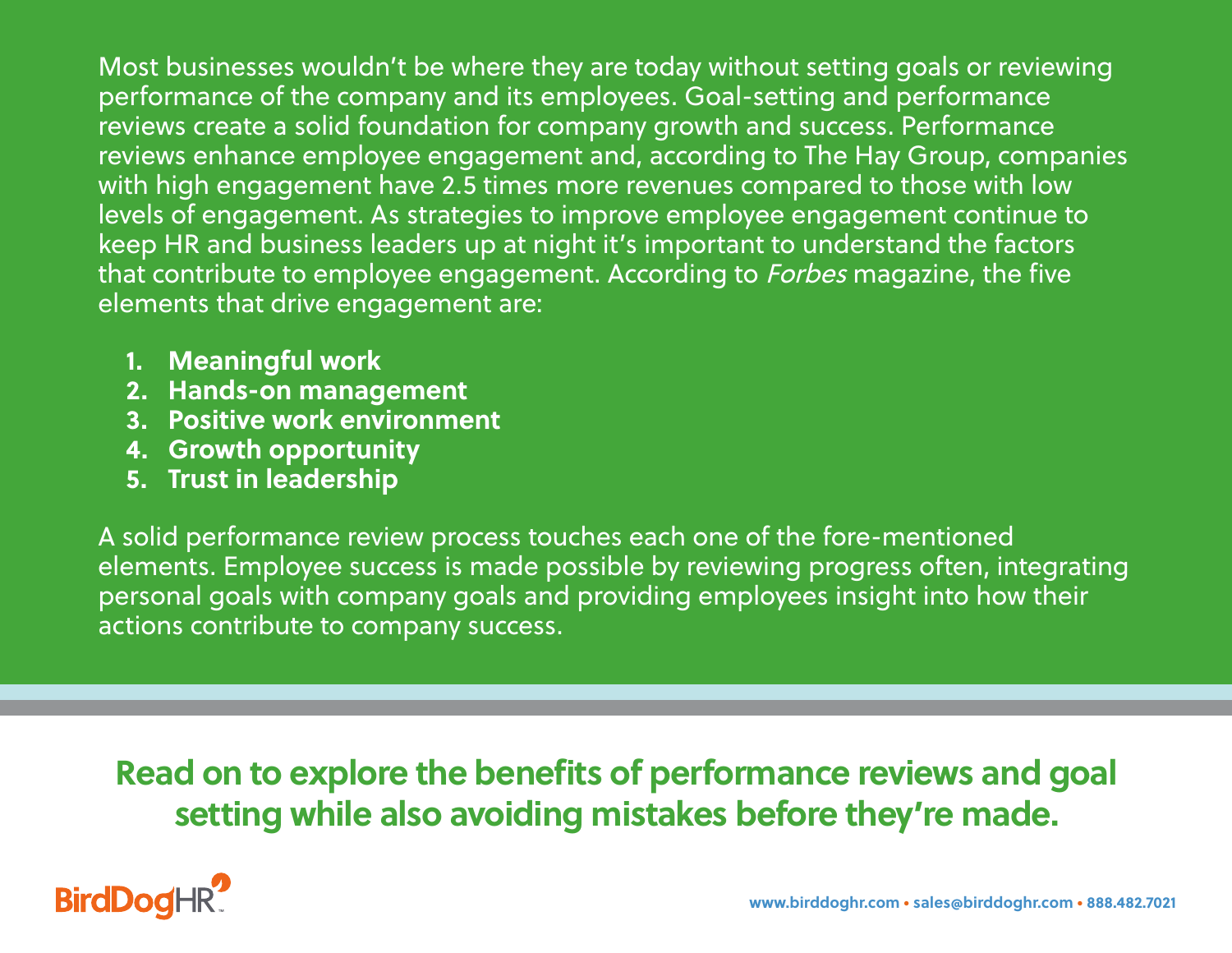## **1 DO think of performance reviews as a process that begins during onboarding**

The onboarding process can be a very overwhelming and exciting time for both the employer and new hire. However, when onboarding functions become weighed down by tedious details and paperwork, the new hire may become disengaged. It's important to set expectations and goals early on and begin tracking progress to get new hires on the right track. An automated onboarding process can simplify these tedious tasks and allow companies to engage employees from the beginning.

When employers are attentive to employees' success, new hires will understand the desired outcomes, want to work hard and this ultimately results in increased engagement. Goals don't have to be complicated. In fact, in the beginning, straightforward goals foster trust and communication. Goals that will help a new hire get on track early could include:

- Quality of work
- Quantity of work
- Work habits
- Attitude/cooperativeness
- Job knowledge & skills

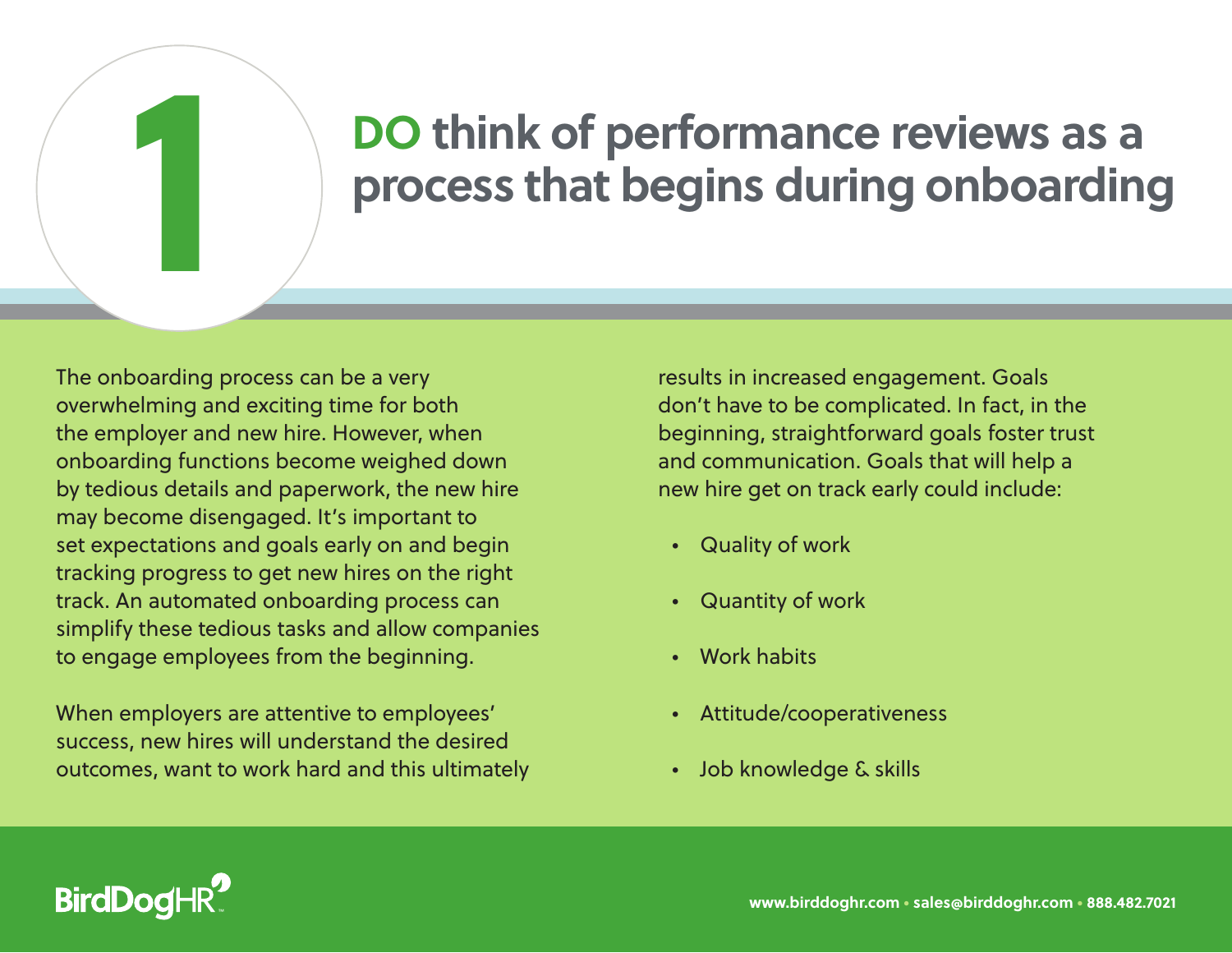

### **2 DON'T set goals that aren't attainable**

Goals are the backbone of every business. It's important that employees are excited about meeting goals but it's also vital that the goals set are **SMART.**

**SMART** goals can be carried out through an individual development plan. This communication tool ensures employees know how they can achieve their goals, what resources the company can provide to them to help and describes how these goals align with organizational expectations. Managers can reference this plan on a weekly or monthly basis to keep employees on track. HR professionals can reference this plan when it comes time for performance reviews to track employee status toward achieving the agreed upon goals. SMART goals meet the following criteria:

**S: Specific.** Goals should be defined answering "Who, what, when, where, why and how?" They should include dates, resources and/or dollar amounts employees need to accomplish them.

**M: Measurable.** Identify appropriate metrics for achieving goals. Employees should be able to track progress and measure success.

**A: Ambitious/Achievable.** Goals should be within reach but stretching. It's important not to assign too many goals or ones that aren't attainable in the amount of time allotted to the goal.

**R: Results-Based.** Goals should align with company strategy. Goals should relate to attaining something that is necessary, of value and that supports the company's vision.

**T: Time-Bound.** Determine a date, timeframe or scheduled completion of the goal.

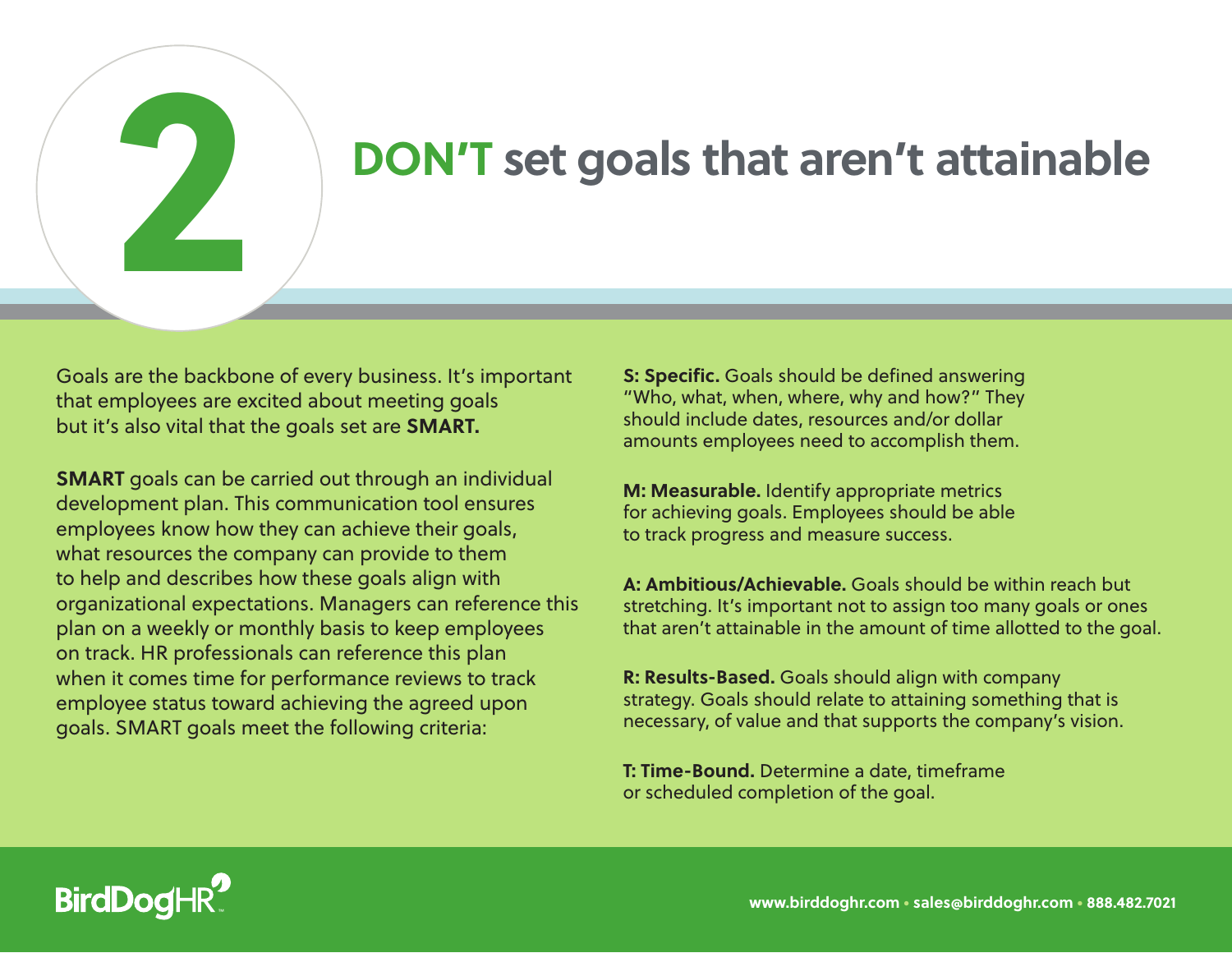

### **3 DO document progress**

Creating documentation is one of the most important aspects of performance reviews. After all, it is what employers should reference when evaluating employees. According to the Society for Human Resource Management, documentation is important because it establishes a record of employment actions taken and the reasons for these actions. Memories fail, managers move on and other circumstances change. It also informs employees of what is expected of them and the consequences if they

don't meet the company's expectations. Employees should never be surprised by the feedback being given when they are in a performance review meeting.

From a performance management standpoint, documentation serves as a written record to guide both the employer and employee, providing opportunities for the employee to improve. Performance reviews promote fair and consistent treatment in the workplace.

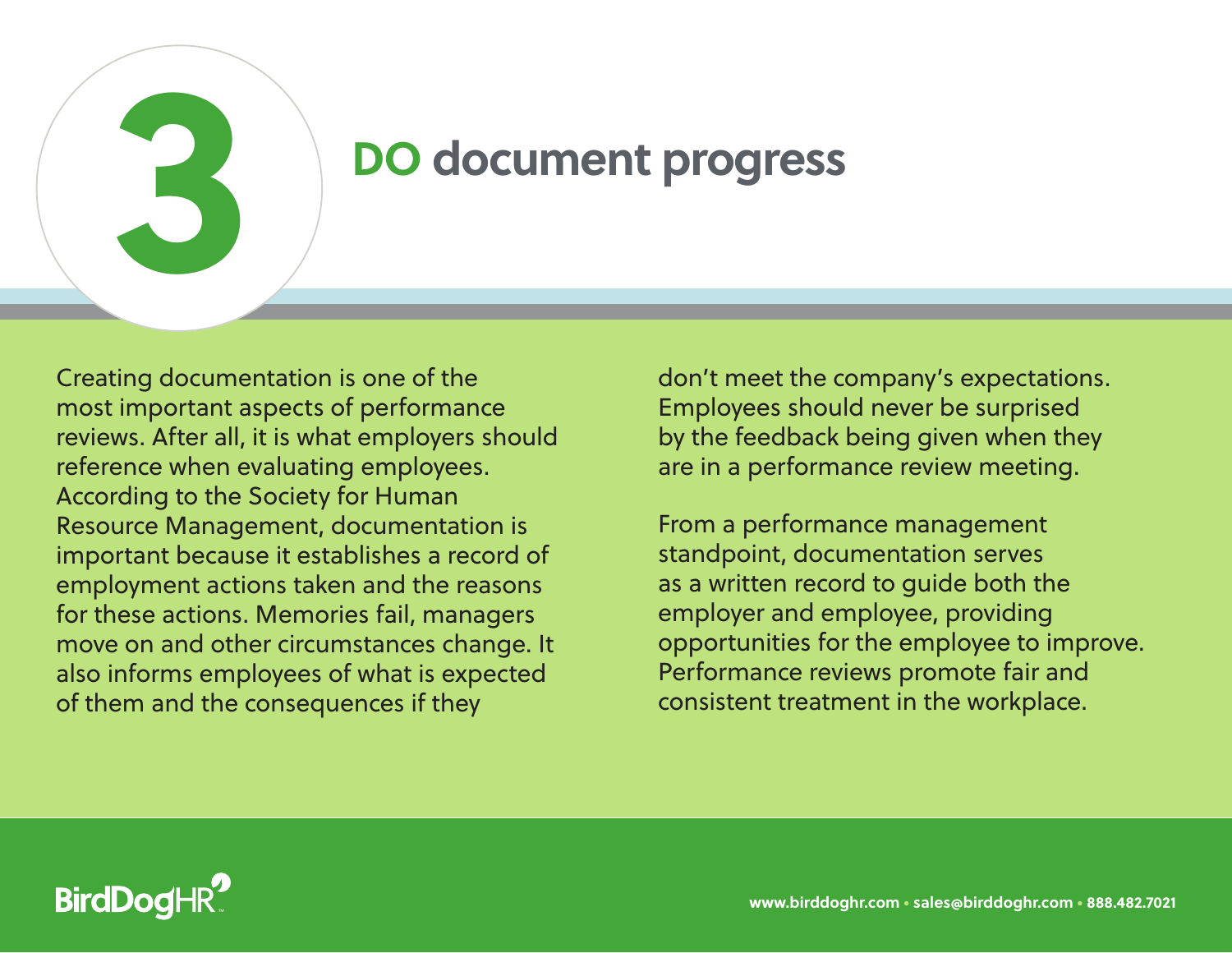

### **4 DON'T make performance reviews one-way communication**

When it comes time for performance reviews, it's tough to address everything that's gone on in the last year, six months or quarter in one meeting. It's best to document along the way in order to thoroughly cover key points of employee success, areas for improvement and also allow significant time for feedback. Performance reviews are a meeting not just for the employee to understand from an overall perspective how they're doing; the employee can also provide feedback and ideas of how the organization can improve. The company and its leaders should also look for trends in employee feedback regarding areas they could improve on as well as what they're doing that is working across the entire employee population.

### **SHRM Mini Facts**

A study done by the Society for Human Resource Management of employees (SHRM) identified that there are seven deadly sins during performance reviews that companies should avoid including:

- **• Late evaluations** don't leave employees feeling slighted
- **• Over-evaluation** keep reviews relative & consistent throughout
- **• Being too vague** provide clear, supportive examples
- **• Focus on results** the outcome might not be profit but at least there will be improved productivity
- **• Extremes** avoid words such as "never" and "always"
- **• Inconsistencies** comments should match numerical rankings
- **• Stereotyping** be objective to gender, age, etc.

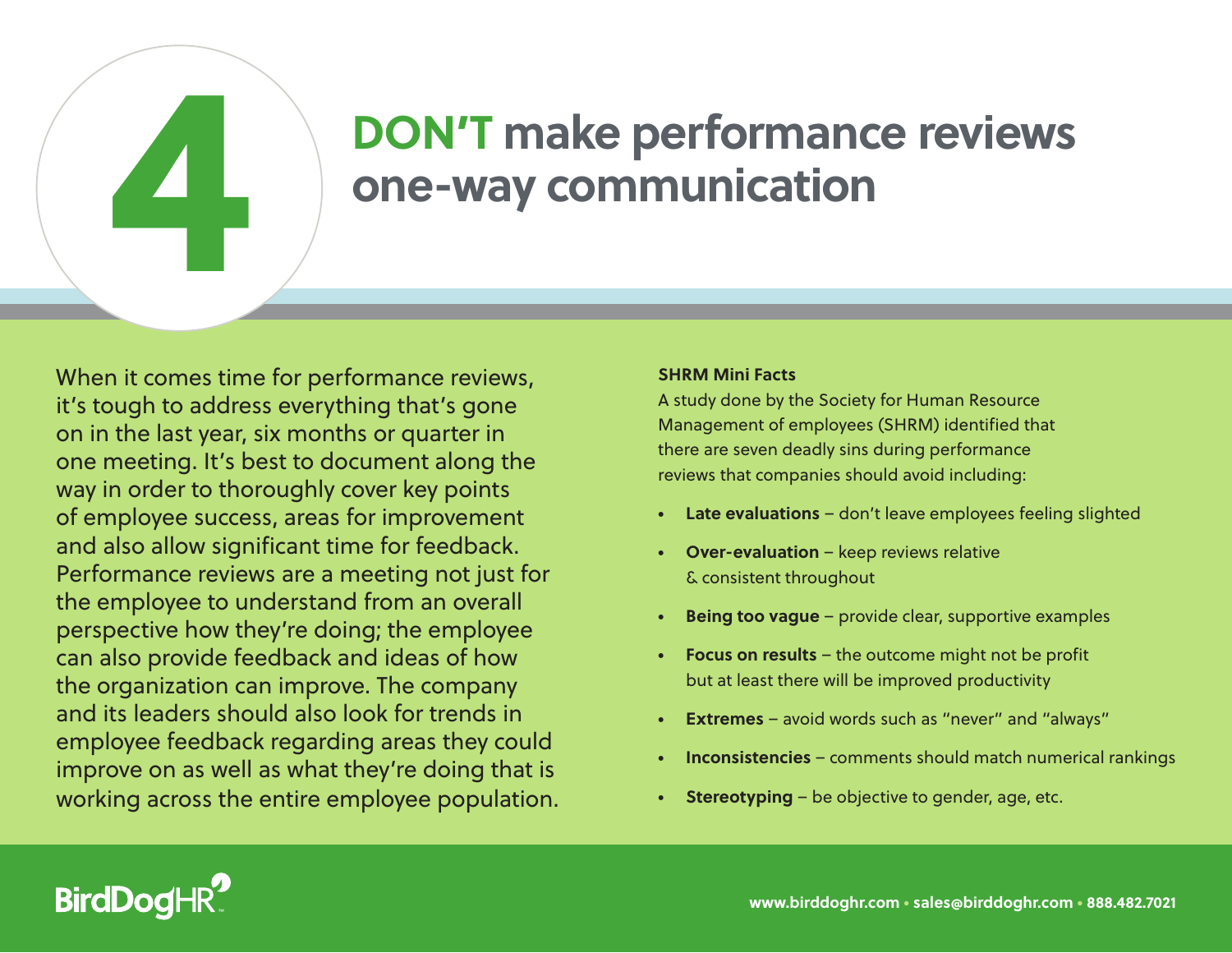

# **5 DO** link performance to learning and succession **learning and succession**

Learning is key to performance and performance is key to succession. It's important that employees are always learning, collaborating and developing as individuals within the company. Creating an environment that promotes employee learning demonstrates an investment in your employees. An important aspect of learning is that it can support performance goals. If an employer sees areas for improvement within an employee's work performance, they can provide training to improve the employee's skill set. This will engage employees, increase productivity and boost employee retention.

What can be done to lengthen the employee lifecycle within your company? Reviewing employee performance keeps tabs and notes for HR professionals to reference when an opportunity arises for promotion and filling positions of recently retired employees. Learning programs help managers fill in the skill gaps that may exist and help employees take their skill sets to new heights. Succession planning is the next part of the critical employee lifecycle chain where employees are identified for their successes and promoted.

Identifying and preparing successors for key positions is imperative to create business continuity. Using performance management supported by learning, employees understand competencies that will keep a company moving towards growth and stability.

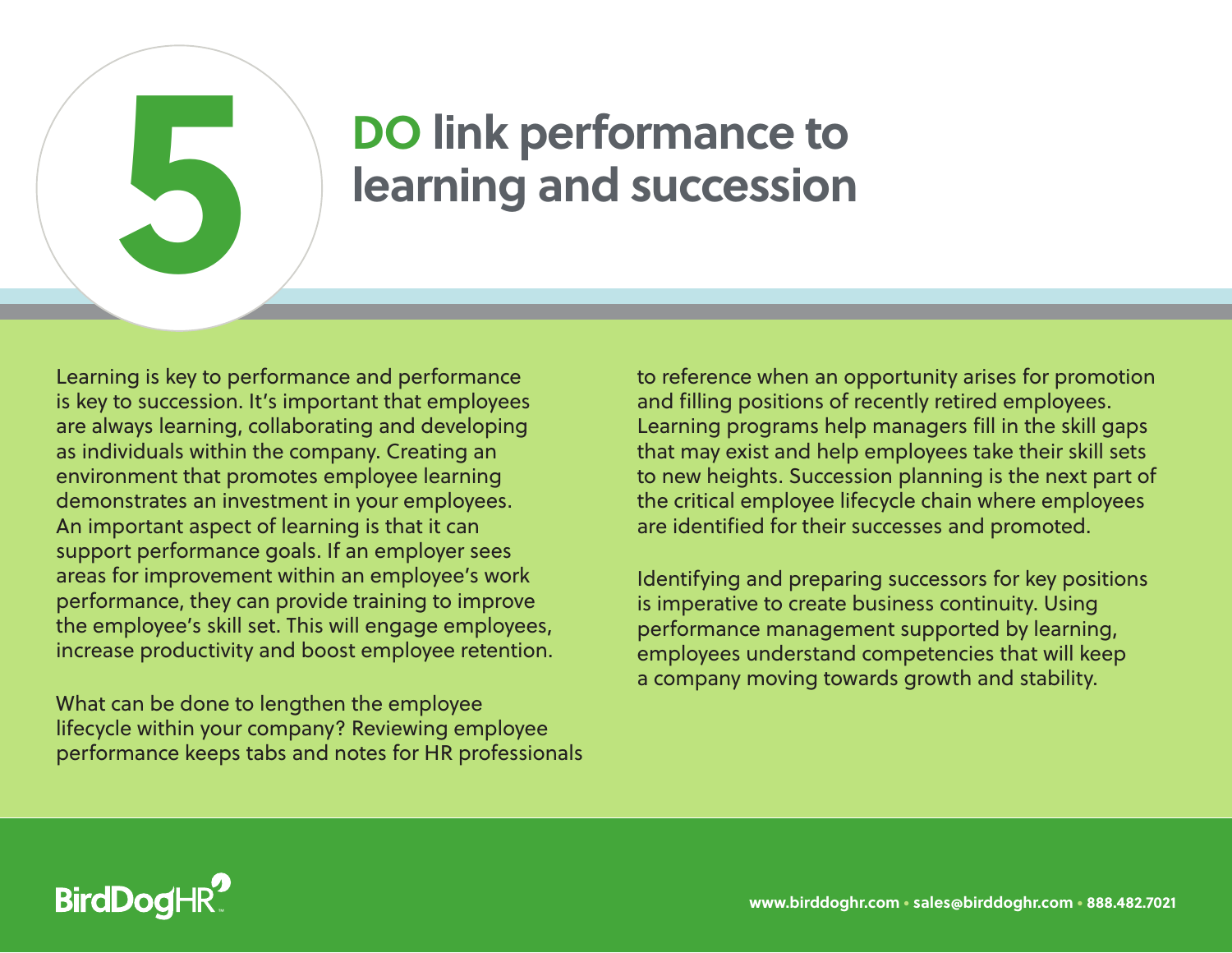

### **6 DON'T treat performance reviews like a once a year event**

Employee performance occurs every single day therefore it's important for HR professionals to make sure tracking is also constant. According to an article by Bob Rogers of Business Week, major companies such as Lockheed Martin, Merck, General Electric (GE), P&G and Kellogg's attribute a majority of their success to biannual performance reviews. Performance reviews shouldn't feel rushed, one-sided or inopportune. Rogers says that the same companies state that performance reviews are a waste of time only if they are merely an annual event instead of a formal yearlong performance management process.

Companies that will see direct bottom line business benefits of performance appraisals will be those that:

- Create clear accountabilities in their performance management system linked to what drives their business
- Communicate effectively and involve employees in managing their own performance
- Focus as much time on developing people as they do evaluating them

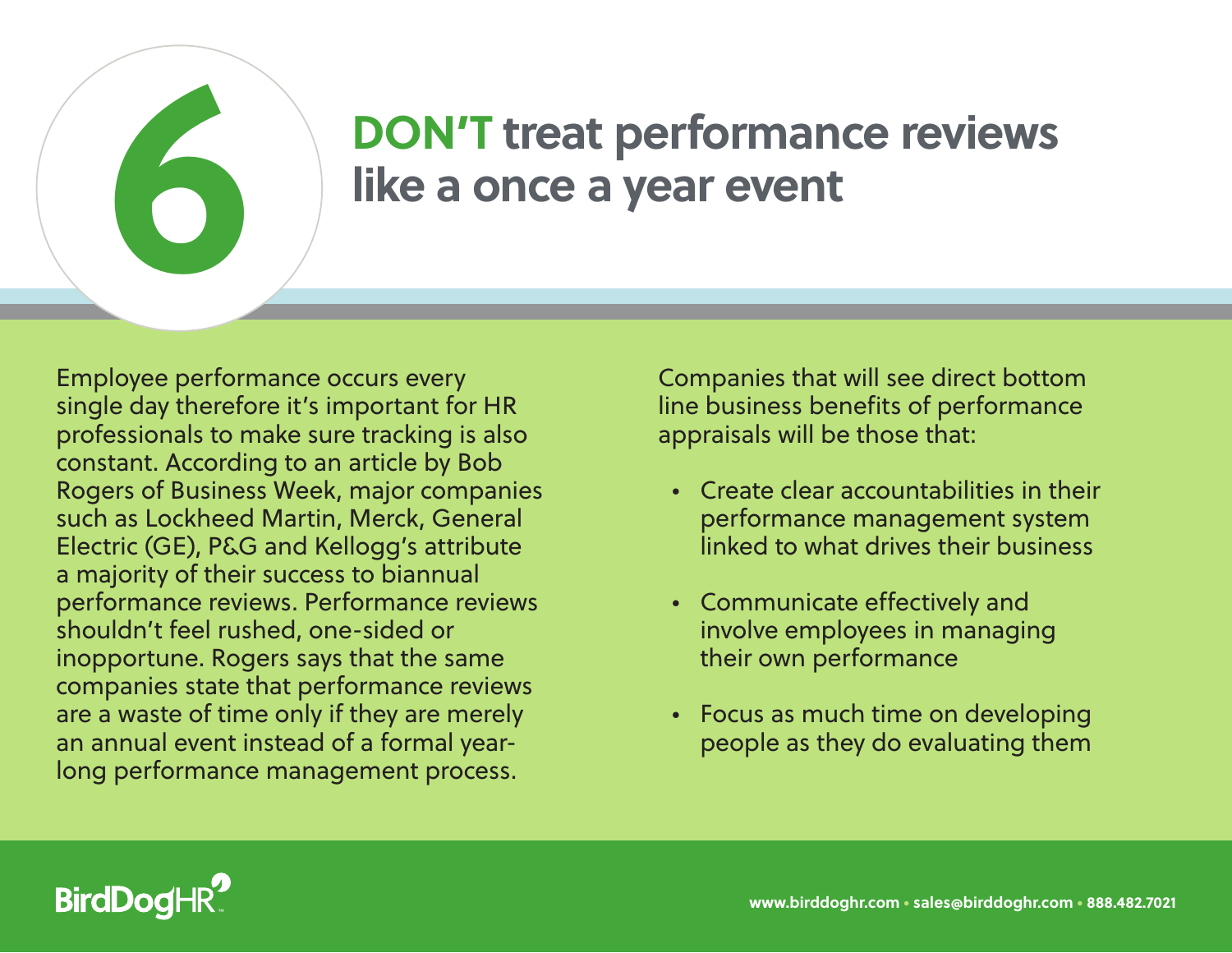

### **7 DO get more than the managers opinion**

Leaders and managers have much more on their plate than just overseeing what goes on at the operational level, they wear several hats. When preparing for upcoming evaluations, it's a good idea to get insight from indirect managers to see how projects are being carried out, deadlines are met and solicit feedback for any improvements that need to be made. There's much more that goes into evaluations than just work ethic and attitude, it's vital to make sure the company itself is successful.

Employees want to know they are providing value to the bigger picture. Being able to back up information and ratings in a performance review with indirect managers and peers' insight and experience will enhance the evaluation with credibility. These discussions are critical to the future success of every company; there's power in an effective performance management process.

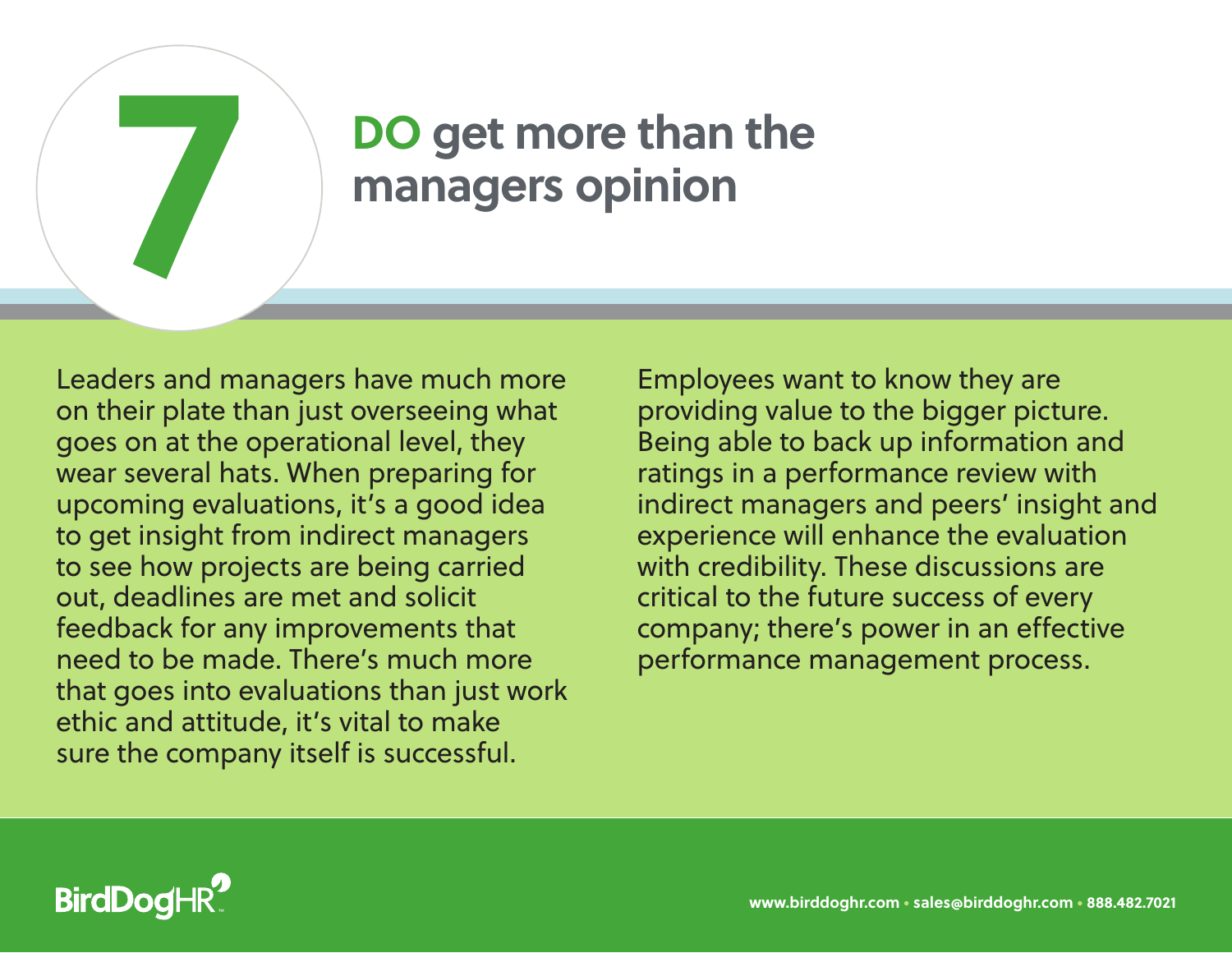

### **8 DON'T do it all yourself – automate to engage**

When employees know they're contributing to a growing company, they feel important and valued. In turn, employees are more engaged when they know they're contributing to company success. According to the Huffington Post, employee disengagement is costing the US \$500 billion every year. It's up to HR professionals and company leaders to treat employees as more than numbers on a spreadsheet.

On day one, it's vital to the future of employees and companies to align employee goals with what the overall mission and vision of the company is. How can they

contribute to the bigger picture? What is their impact on the company? These are questions are particularly important to the Millennial generation; they have a desire to contribute to the bigger purpose of the company. Automating these processes using software eases employers of many of the documentation responsibilities associated with goal management. HR software solutions provide a systematic process for tracking performance and setting goals for all employees.